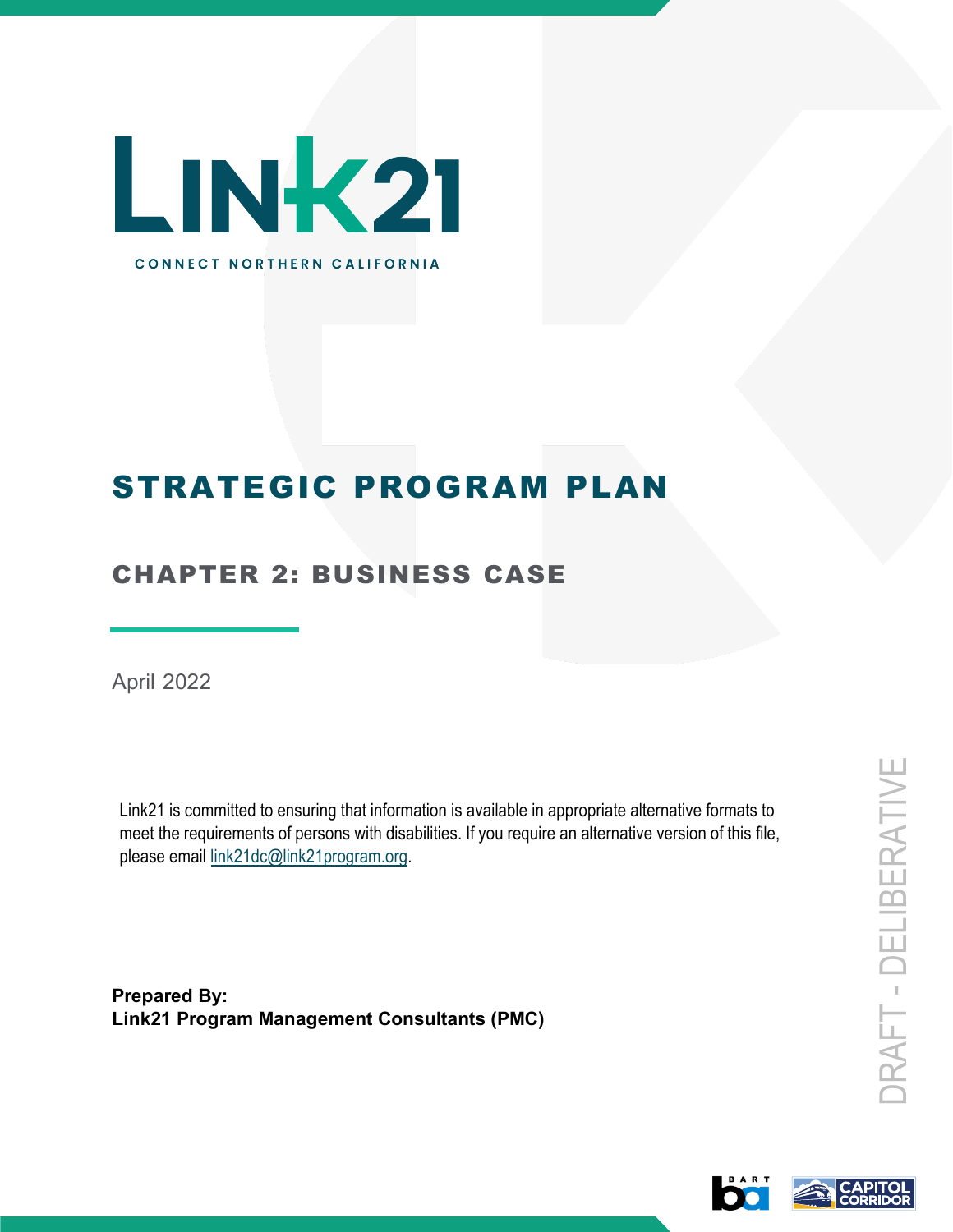

## **INTENTIONALLY LEFT BLANK**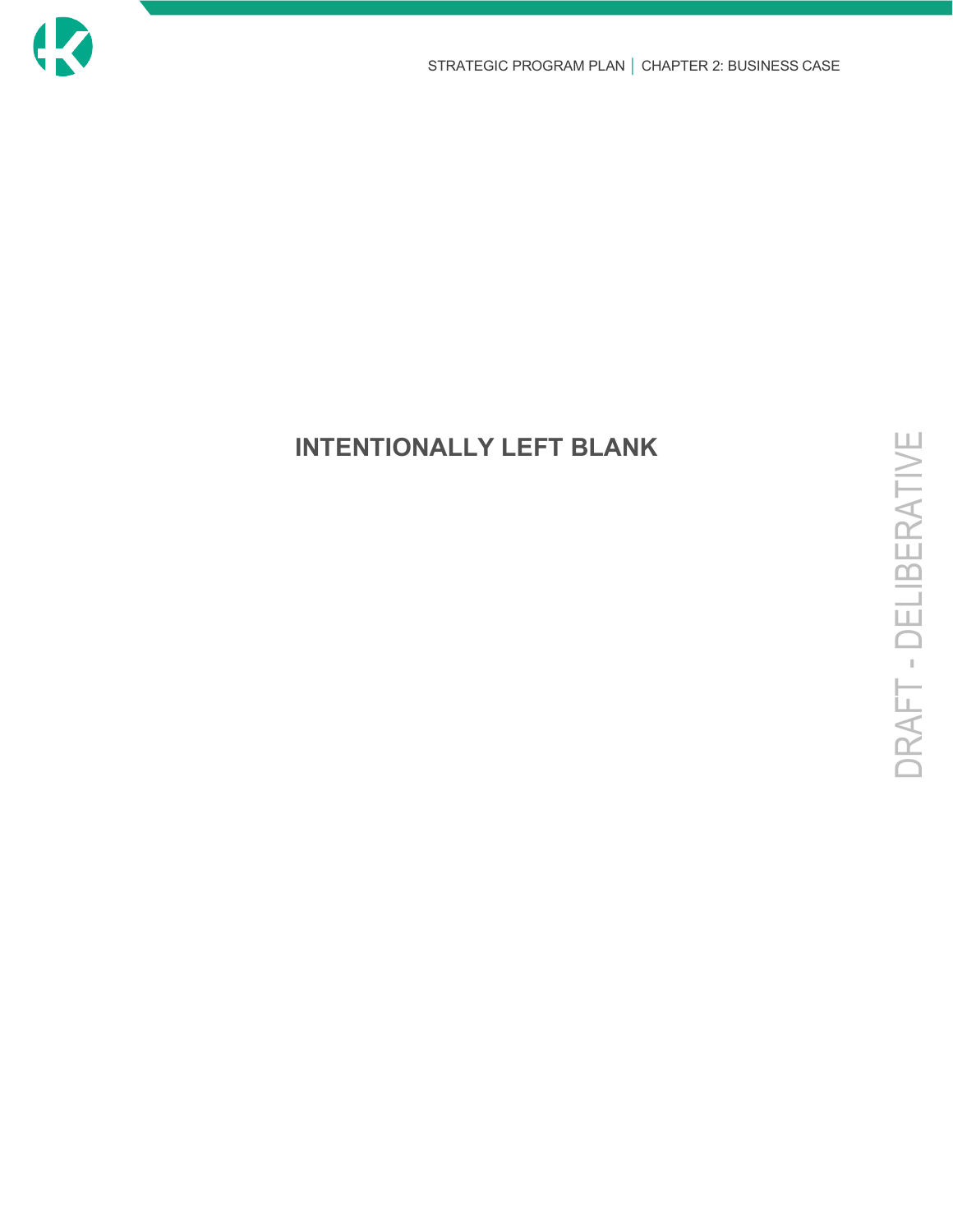

### ISSUE AND REVISION RECORD

|                 |             | <b>PREPARER(S)</b><br><b>APPROVER</b>           |                                      |                                             |  |
|-----------------|-------------|-------------------------------------------------|--------------------------------------|---------------------------------------------|--|
| <b>REVISION</b> | <b>DATE</b> | <b>BART/CCJPA</b><br><b>REVIEWER(S)</b>         | <b>BART/CCJPA</b><br><b>APPROVER</b> | <b>DESCRIPTION/NOTES</b>                    |  |
|                 | 02/06/2020  | Elisa Tejedor,<br><b>Steer</b>                  | Gay Knipper,<br><b>HNTB</b>          | <b>WPA.01 DRAFT submittal</b>               |  |
| 1.A             | 02/10/2020  | Sadie<br>Graham,<br>Andrew Tang,<br><b>BART</b> | Sadie Graham,<br><b>BART</b>         | WPA.01 DRAFT submittal<br>review            |  |
|                 | 07/30/2020  | Elisa Tejedor,<br><b>Steer</b>                  | Gay Knipper,<br><b>HNTB</b>          | <b>WPA.02 DRAFT submittal</b>               |  |
| 2.A             | 09/03/2020  | Sadie<br>Graham,<br>Andrew Tang,<br><b>BART</b> | Sadie Graham,<br><b>BART</b>         | WPA.02 DRAFT submittal<br>review            |  |
| 2.B             | 10/30/2020  | Elisa Tejedor,<br><b>Steer</b>                  | Gay Knipper,<br><b>HNTB</b>          | WPA.02 V1 DRAFT FINAL<br>submittal          |  |
|                 |             |                                                 |                                      | No review requirement                       |  |
|                 | 04/16/2021  | Elisa Tejedor,<br><b>Steer</b>                  | Steve Lavelle,<br>Intueor            | WPA.03 V2 Working DRAFT<br>submittal        |  |
| 3.A             | 05/13/2021  | Sadie<br>Graham,<br><b>BART</b>                 | Sadie Graham,<br><b>BART</b>         | WPA.03 V2 Working DRAFT<br>submittal review |  |
|                 | 06/04/2021  | Elisa Tejedor,<br><b>Steer</b>                  | Steve Lavelle,<br>Intueor            | WPA.03 V2 DRAFT submittal                   |  |
| 3.B             | 08/13/2021  | Sadie<br>Graham,<br><b>BART</b>                 | Sadie Graham,<br><b>BART</b>         | WPA.03 V2 DRAFT submittal<br>review         |  |
| 3.C             | 11/30/2021  | Elisa Tejedor,<br><b>Steer</b>                  | Steve Lavelle,<br>Intueor            | WPA.03 V2 DRAFT<br><b>FINAL</b> submittal   |  |
|                 |             |                                                 |                                      | No review requirement                       |  |
| 4               | 04/07/2022  | Elisa Tejedor,<br><b>Steer</b>                  | Steve Lavelle,<br>Intueor            | <b>WPA.04 DRAFT submittal</b>               |  |
|                 |             |                                                 |                                      |                                             |  |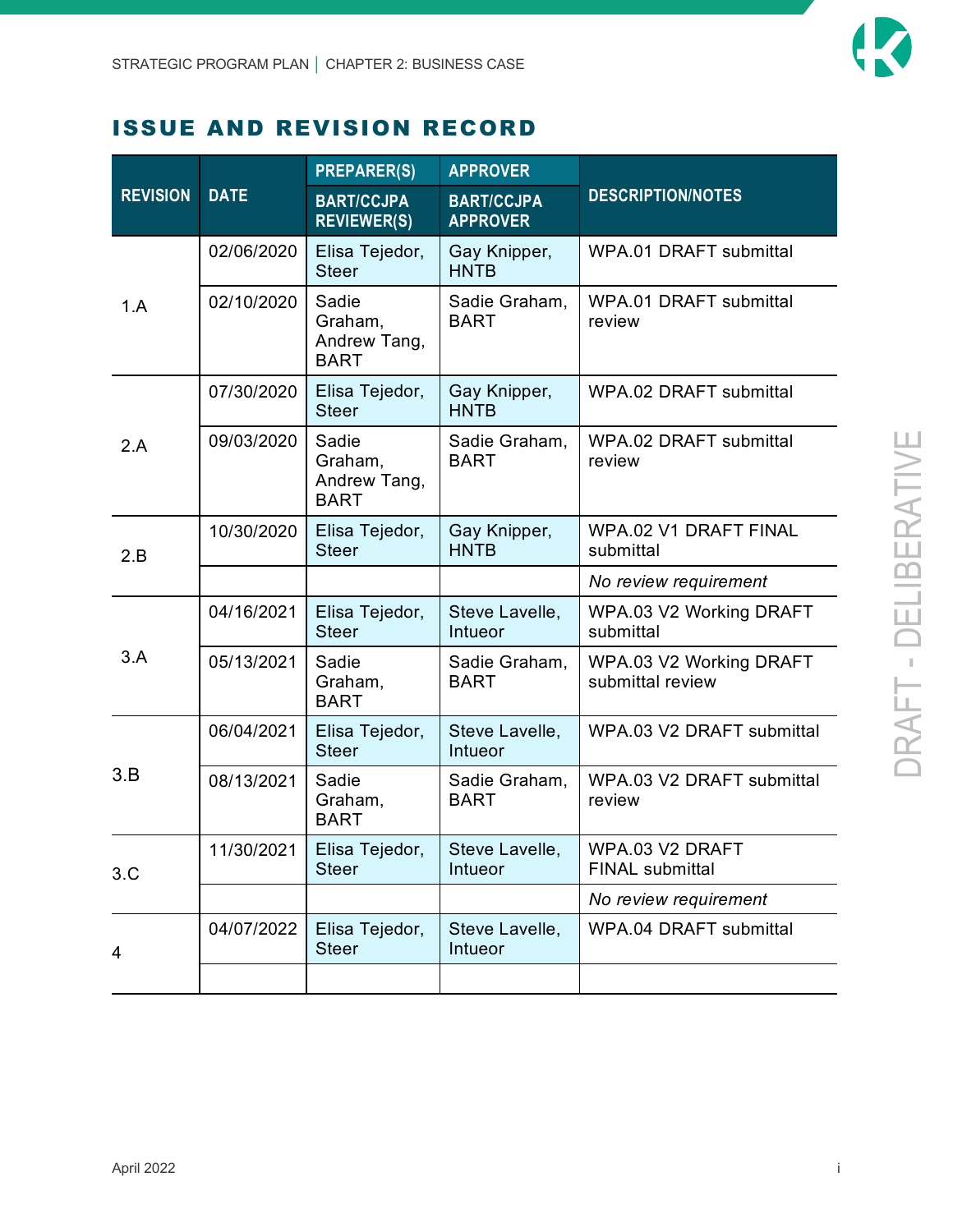

### SHAREPOINT PATH

Records Center/PRGM Record Center/WPA.04/SPP/ 1-PRGM-PH0-SPP\_CH02\_Business\_Case-DRAFT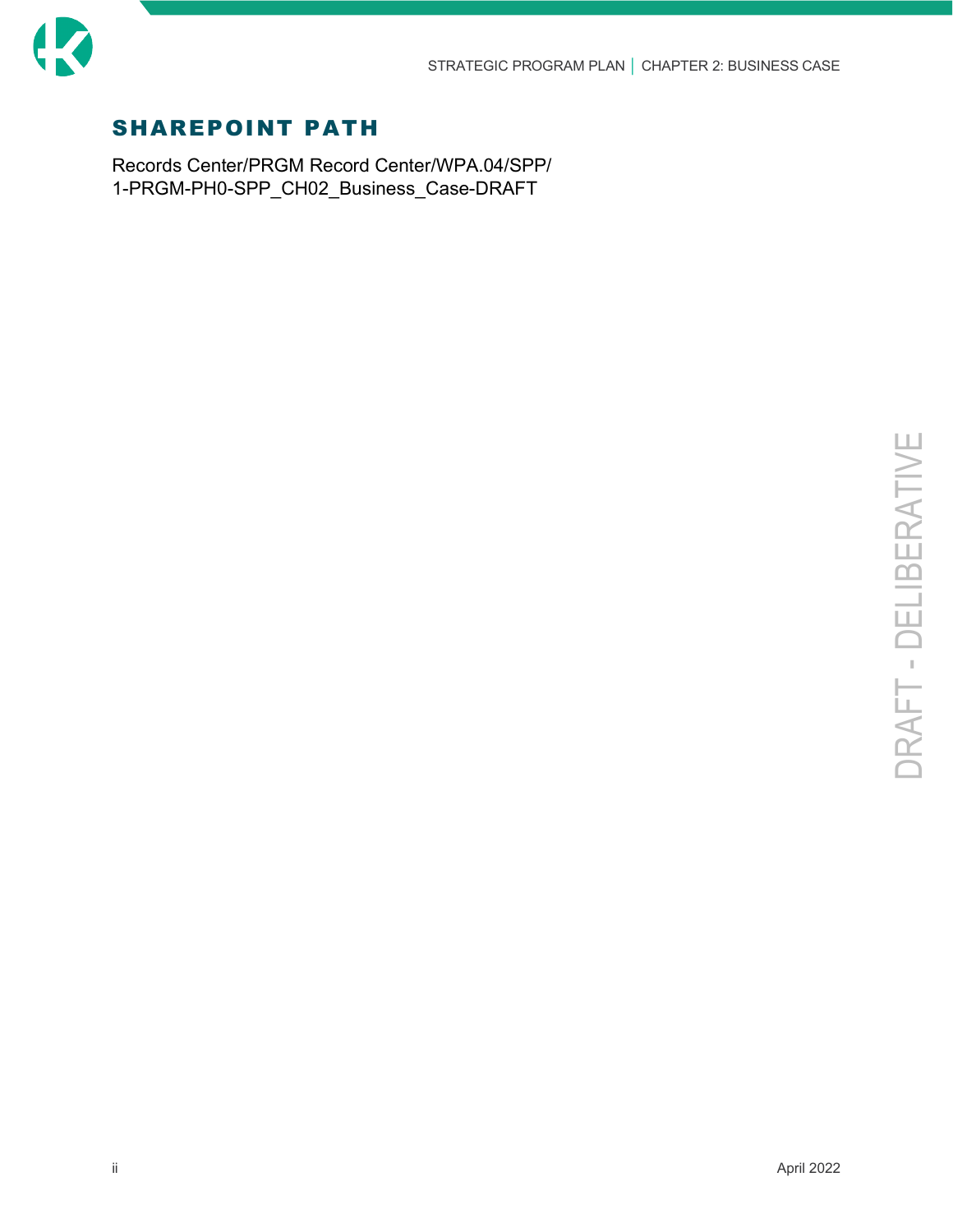

## TABLE OF CONTENTS

### FIGURES

## TABLES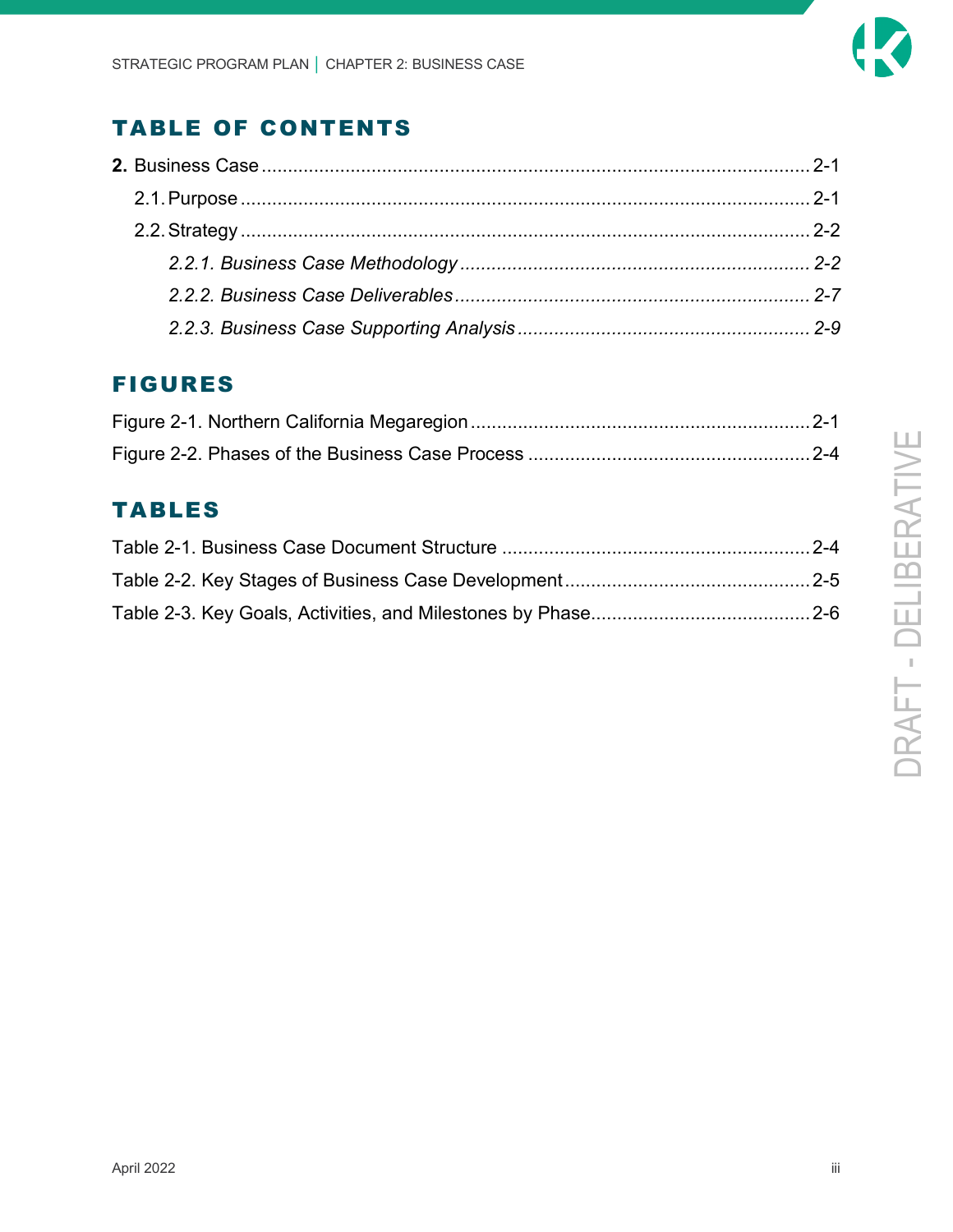

## **INTENTIONALLY LEFT BLANK**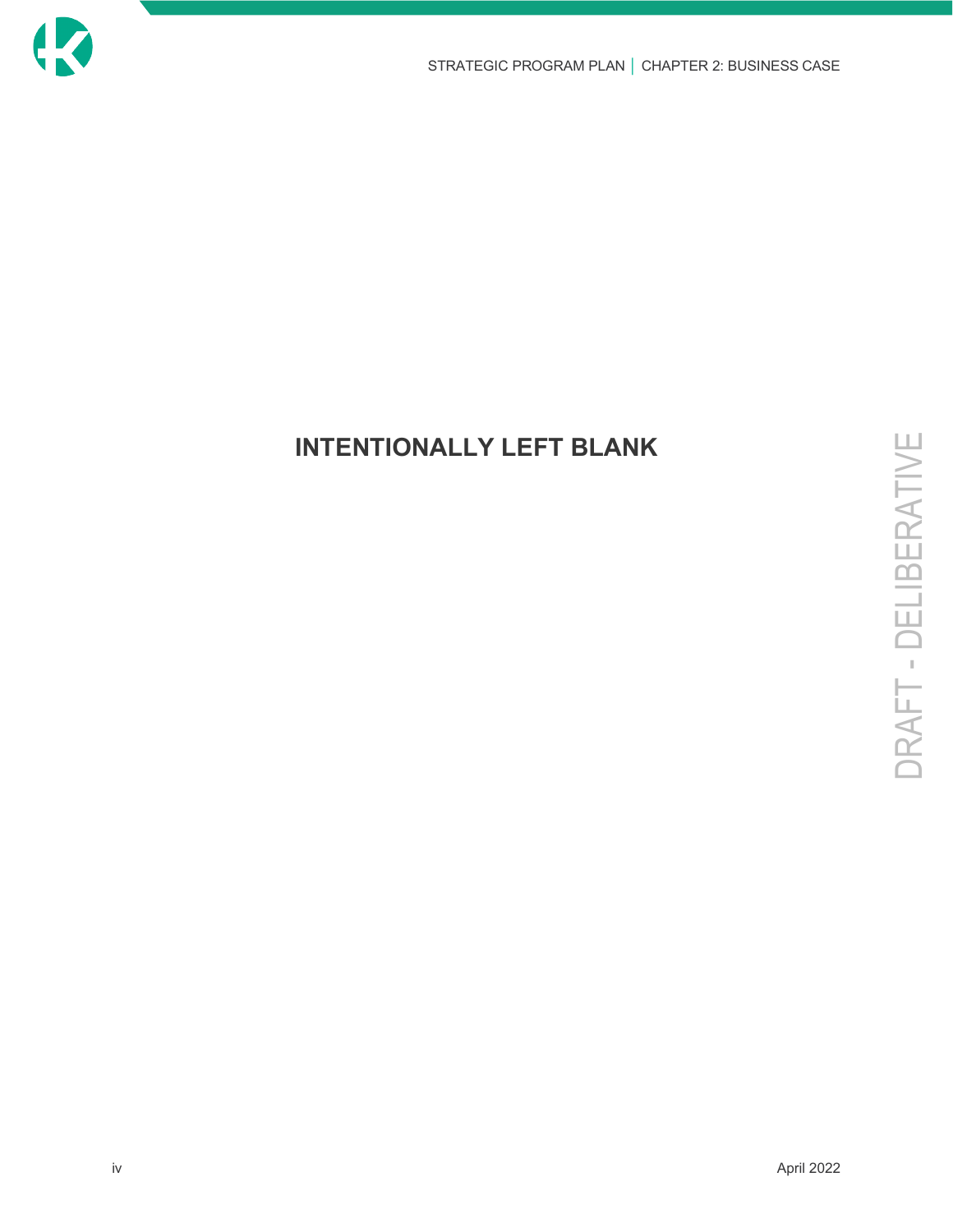

### ACRONYMS AND ABBREVIATIONS

| <b>ACRONYM/ABBREVIATION</b> | <b>DEFINITION</b>                              |  |  |
|-----------------------------|------------------------------------------------|--|--|
| <b>BART</b>                 | San Francisco Bay Area Rapid Transit           |  |  |
| <b>CCJPA</b>                | <b>Capitol Corridor Joint Powers Authority</b> |  |  |
| <b>CEQA</b>                 | California Environmental Quality Act           |  |  |
| <b>FBC</b>                  | <b>Final Business Case</b>                     |  |  |
| <b>IBC</b>                  | Intermediate Business Case                     |  |  |
| <b>NEPA</b>                 | <b>National Environmental Policy Act</b>       |  |  |
| <b>NOD</b>                  | Notice of Determination                        |  |  |
| <b>PBC</b>                  | <b>Preliminary Business Case</b>               |  |  |
| <b>ROD</b>                  | <b>Record of Decision</b>                      |  |  |
| <b>WP</b>                   | <b>Work Plan</b>                               |  |  |

### LINK21 PROGRAM TEAM NAMES

| <b>TEAM NAME</b>                                      | <b>TEAM MEMBERS</b>                                             |  |
|-------------------------------------------------------|-----------------------------------------------------------------|--|
| <b>Program Management</b><br><b>Consultants (PMC)</b> | The HNTB Team                                                   |  |
| <b>Program Management</b><br>Team (PMT)               | <b>BART/CCJPA + PMC</b>                                         |  |
| <b>Consultants</b>                                    | Consultants supporting program identification/project selection |  |
| Link21 Team                                           | <b>PMT + Consultants</b>                                        |  |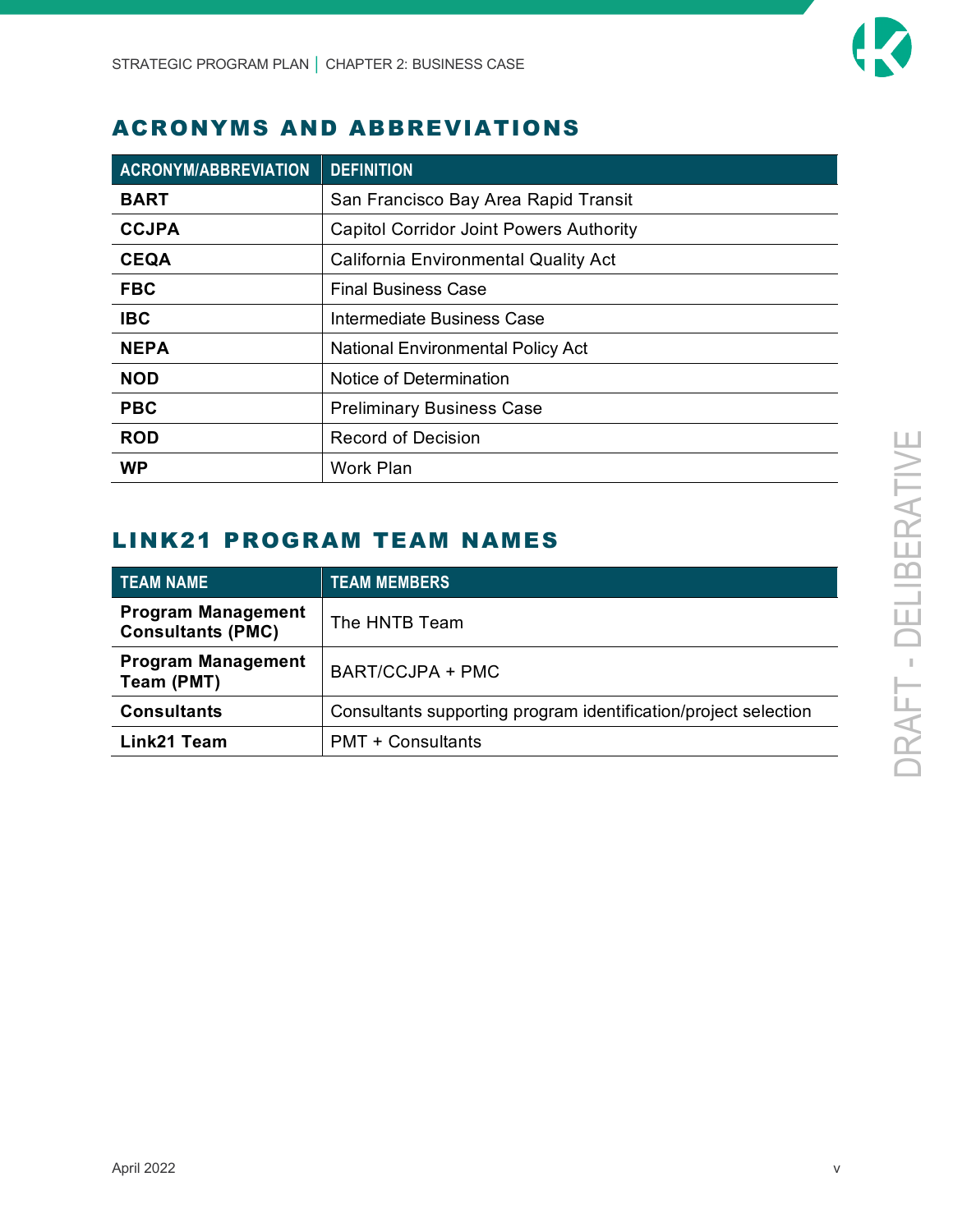

## **INTENTIONALLY LEFT BLANK**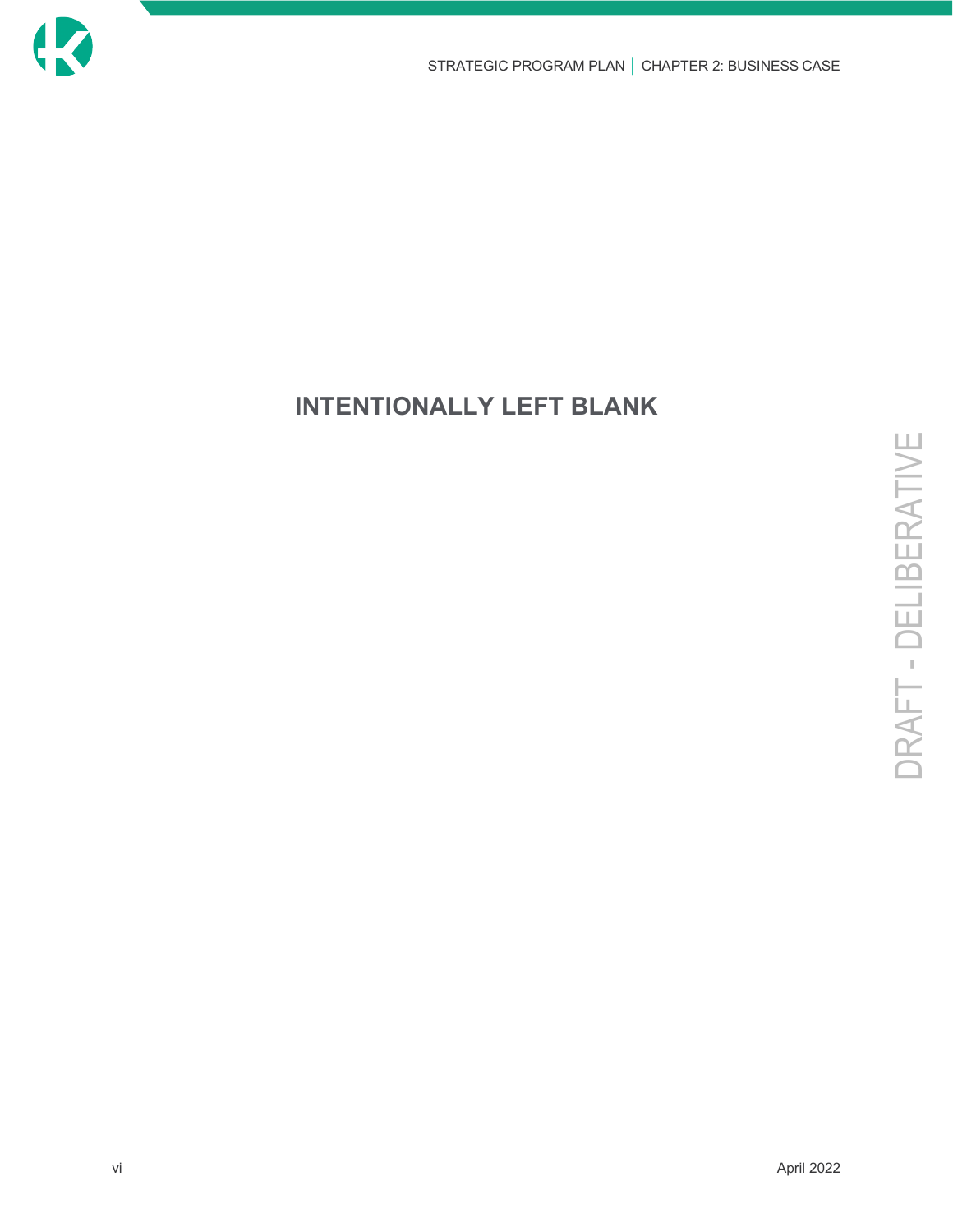

## <span id="page-8-0"></span>2. BUSINESS CASE

## <span id="page-8-1"></span>2.1. Purpose

To advance the Link21 Program (Link21) from high-level strategic planning to delivery, the San Francisco Bay Area Rapid Transit (BART)/Capitol Corridor Joint Powers Authority (CCJPA) have adopted a business case process. The Business Case will support decision-makers, planners, analysts, and designers in the planning and ultimate delivery of a new transbay passenger rail crossing alternative that will maximize benefits to the Northern California Megaregion (Megaregion). [1](#page-8-3) It is the central workstream for Link21, providing a comprehensive framework to identify, evaluate, and compare potential alternative project investments that may be selected to make up the program.



#### <span id="page-8-2"></span>**Figure 2-1. Northern California Megaregion**

*Source: Bay Area Council Economic Institute, The Northern California Megaregion: Innovative, Connected and Growing.*

<span id="page-8-3"></span><sup>1</sup> The Northern California Megaregion is defined as the area covering the regions of the Bay Area, Sacramento Area, northern San Joaquin Valley, and Monterey Bay Area that is comprised of 21 counties (shown in **[Figure 2-1](#page-8-2)**).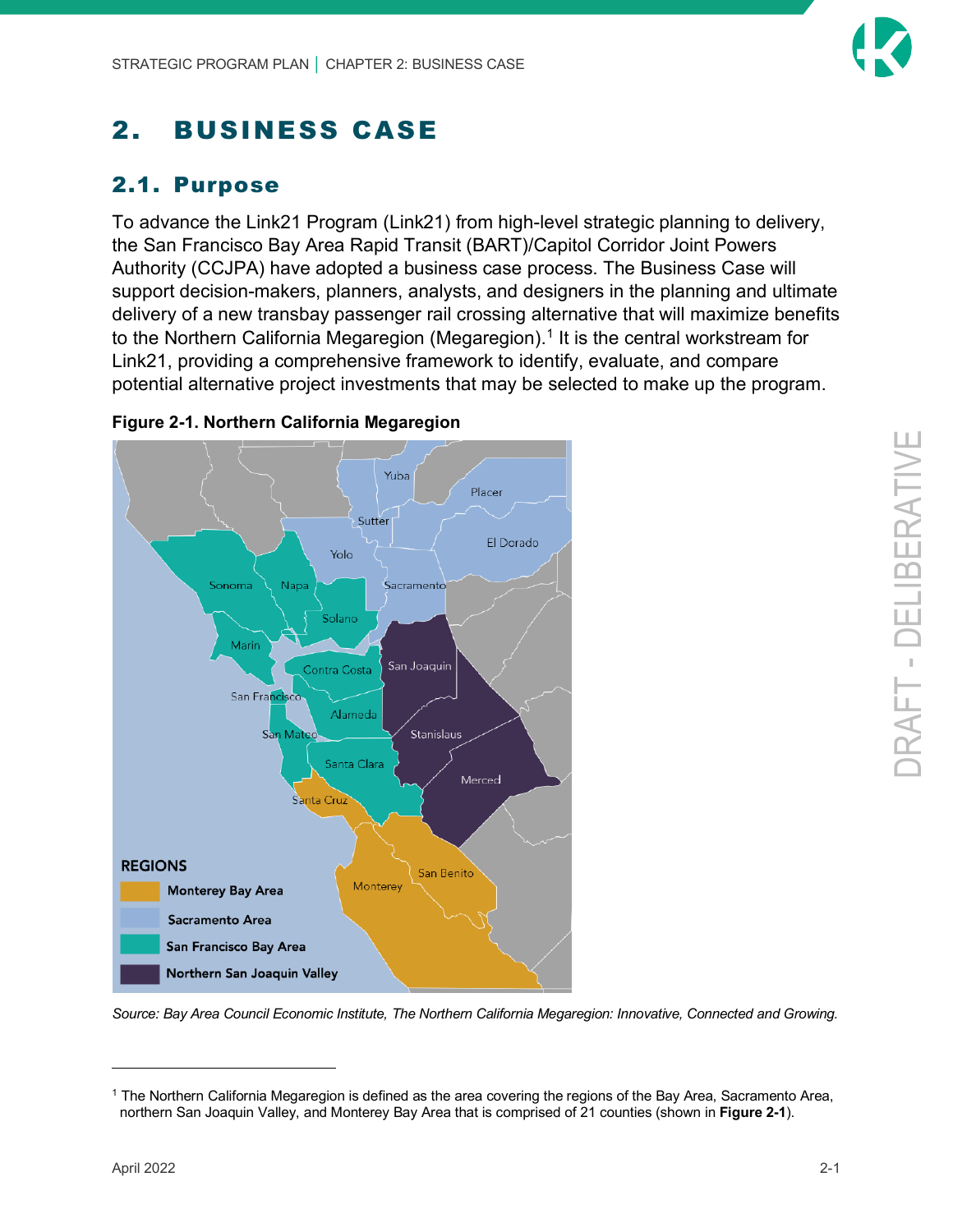

Chapter 2 provides a high-level overview of the Business Case Process and its key deliverables according to the following structure.

- **Business Case Process and Methodology:** Presents the rationale for using the Business Case as a decision-making tool, as well as the various workstreams and methodologies that comprise the Business Case Process.
- **Business Case Deliverables:** Describes the documents associated with the Business Case, including the Business Case Framework and three progressively detailed Business Cases themselves.
- **Business Case Supporting Analysis:** Includes supporting analysis to inform the development of the Business Case (e.g., Market Analysis).

This chapter and its appendices may evolve over the course of the Business Case Process as the development of Link21 progresses.

## <span id="page-9-0"></span>2.2. Strategy

#### <span id="page-9-1"></span>2.2.1. Business Case Methodology

This section describes the rationale for using the Business Case as a decision-making tool and introduces the workstreams and methodologies behind the overall Business Case Process. It is organized as follows:

- □ Introduction to Link21 and the Business Case Process
- □ Business Case structure
- □ Phase-specific workflows

#### **INTRODUCTION TO THE PROGRAM AND BUSINESS CASE PROCESS**

As introduced in Section 2.1, the Link21 Business Case Process is the central workstream in advancing Link21 from high-level strategic planning through to delivery, providing a comprehensive framework to identify, evaluate, and compare program concepts for investments and potential projects. It ultimately seeks to produce a Business Case: a comprehensive, organized collection of evidence and analyses that sets out the rationale for why a problem or opportunity should be addressed and makes the case for doing so in the form of one or more investments. The rationale for adopting a Business Case Process for Link21 and other large infrastructure projects includes:

- □ Identifies benefits, costs, and risks throughout Link21's life cycle, and how the program is connected to the benefits stakeholders seek to realize.
- □ Makes efficient use of limited resources to plan, design, and deliver a new investment by developing a staged approach that screens out low-performing program concepts during the early phases of Link21, prior to the program progressing to environmental review.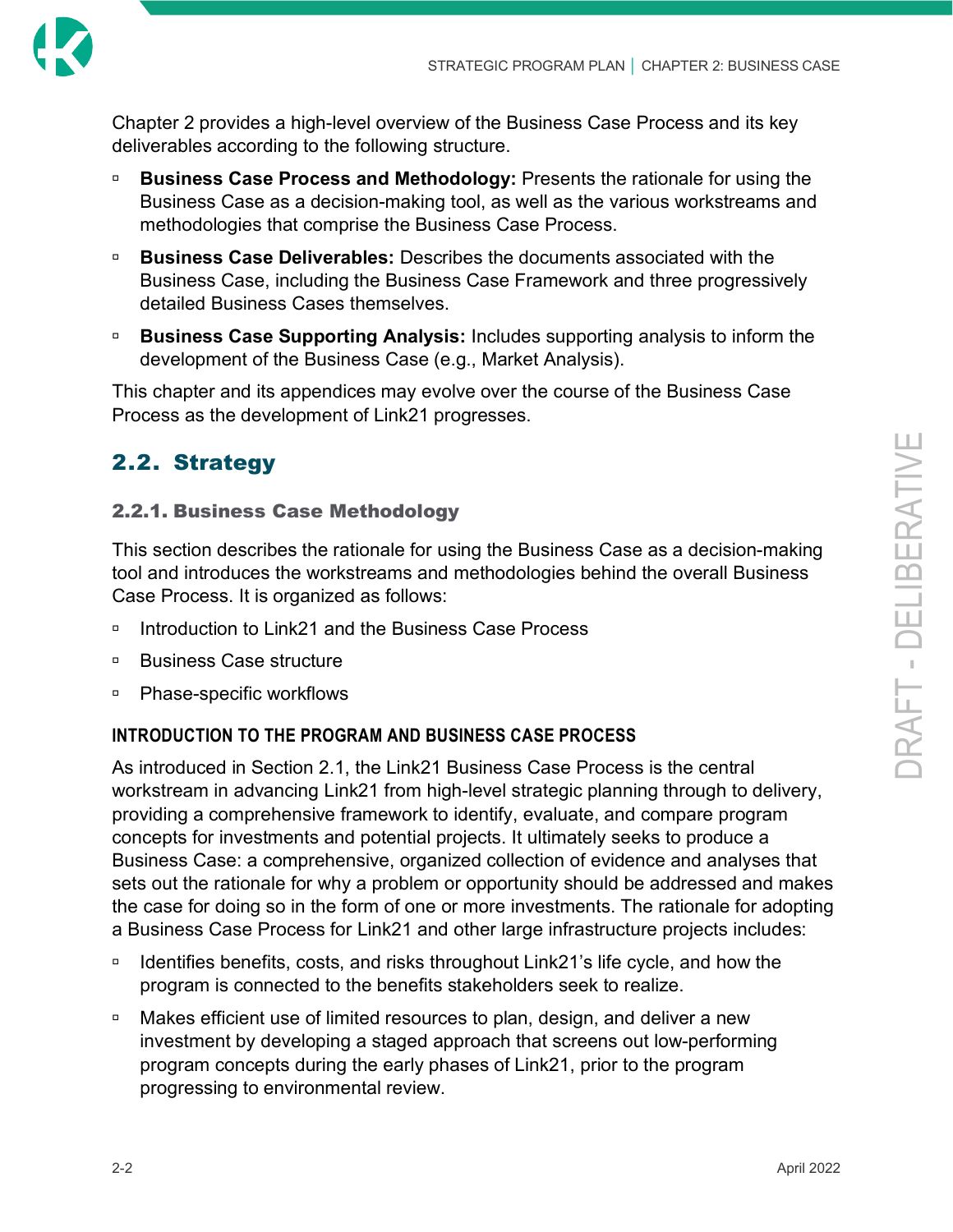

- Evaluates program concepts and projects in a transparent, consistent, and evidence-based manner, against a predefined set of goals and objectives, for the public, stakeholders, and decision-makers to understand.
- Helps program designers to optimize program concepts by providing evidence on the potential benefits and outcomes of each program concept.
- □ Documents the key impacts of the program concepts and provides an audit trail of the rationale for decision-making throughout Link21's life cycle.

The Link21 Business Case Process is organized into a series of phases, defined by milestones and activities by which program concepts and projects are developed and evaluated in increasing levels of detail over the Link21 life cycle. The four phases and their corresponding milestones are listed here and are illustrated in **[Figure 2-2](#page-10-0)**.

- **Phase 0: Program Definition** sets out foundational elements of Link21, including the structure, steps, and timeline for the Business Case Process, and key elements of the Business Case Framework. The latter consists of the problem and vision statements, a set of program goals and objectives, and the key assumptions to be used in subsequent evaluation steps.
- **Phase 1: Program Identification** develops program concepts and conducts additional evaluation. The goals of this phase are twofold: 1) select a single program concept based on completion of the Preliminary Business Case; and 2) within the program concept, identify a priority project consisting of a crossing between San Francisco and Oakland and related infrastructure to serve as the basis of a request for funding.
- **Phase 2: Project Selection** identifies and evaluates alternatives for one or more discrete projects within the program selected in Phase 1. A reasonable range of feasible alternatives for each project would be advanced for environmental review under the National Environmental Policy Act (NEPA) and/or California Environmental Quality Act (CEQA). The Intermediate Business Case (IBC) and Final Business Case (FBC) processes identify and select the project alternative(s). The selected alternative(s) by the business case should correspond to the selected alternative(s) in the Record of Decision (NEPA) and Notice of Determination (CEQA).
- <span id="page-10-0"></span>**Phase 3: Project Delivery** focuses on implementing the project alternative(s) using design and construction packages. The final milestone is initiation of revenue service.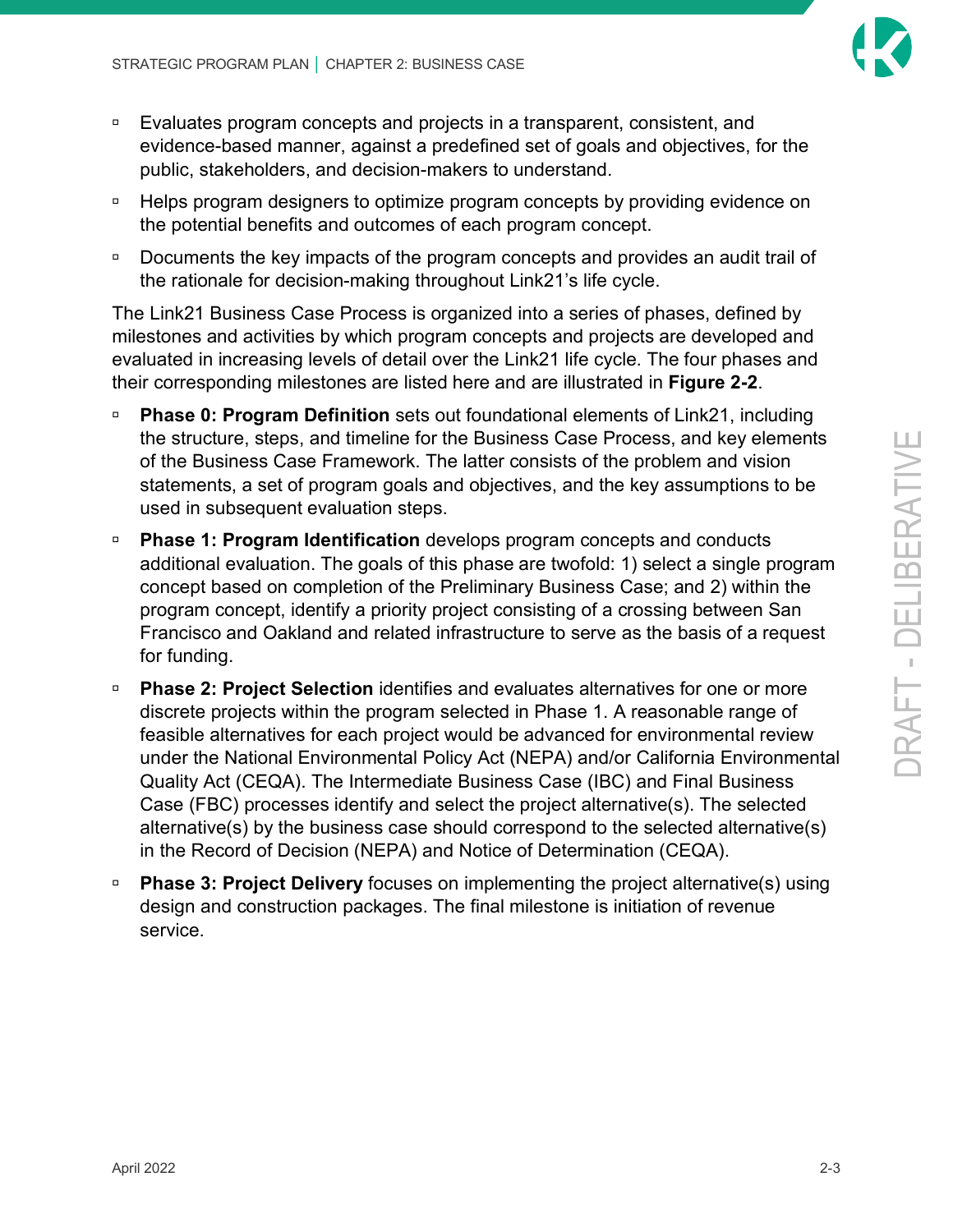

#### <span id="page-11-0"></span>**Figure 2-2. Phases of the Business Case Process**

*\*NOD = Notice of Determination/ROD = Record of Decision*

#### **BUSINESS CASE STRUCTURE**

The Business Case consists of several chapters, which are developed in progressively increasing levels of detail over the Link21 life cycle, from the PBC (Phase 1) to the IBC and FBC (Phase 2). **[Table 2-1](#page-11-1)** describes the content of each Business Case chapter, while **[Table 2-2](#page-12-0)** presents the evolution of the Business Case over the Link21 life cycle.

<span id="page-11-1"></span>

|  | <b>Table 2-1. Business Case Document Structure</b> |  |
|--|----------------------------------------------------|--|
|--|----------------------------------------------------|--|

| <b>ELEMENT</b>                                                | <b>DESCRIPTION</b>                                                                                                                                                                                                                                                                                                                                                                 |
|---------------------------------------------------------------|------------------------------------------------------------------------------------------------------------------------------------------------------------------------------------------------------------------------------------------------------------------------------------------------------------------------------------------------------------------------------------|
| <b>Chapter 1:</b><br><b>Introduction</b>                      | Provides an overview of the Business Case. Summarizes<br>previous stages of the Business Case Process and defines why<br>the Business Case Process was initiated.                                                                                                                                                                                                                  |
| <b>Chapter 2:</b><br><b>Business Case</b><br><b>Framework</b> | Defines the rationale to invest in transportation (a problem or<br>opportunity statement). This section is a solution-agnostic<br>summary of the key motivators for the Business Case and the<br>key benefits that can be realized if the investment is successful.<br>Defines the evaluation framework for the concepts and/or<br>alternatives based on the key benefits desired. |
| <b>Chapter 3:</b><br><b>Alternatives</b>                      | Sets out concepts and/or alternatives that can potentially<br>address the rationale for investment. Details a range of mutually<br>exclusive and meaningfully different alternatives, including<br>capital projects, service patterns, policies, or changes to the<br>customer experience that can respond reasonably to the<br>rationale for investment.                          |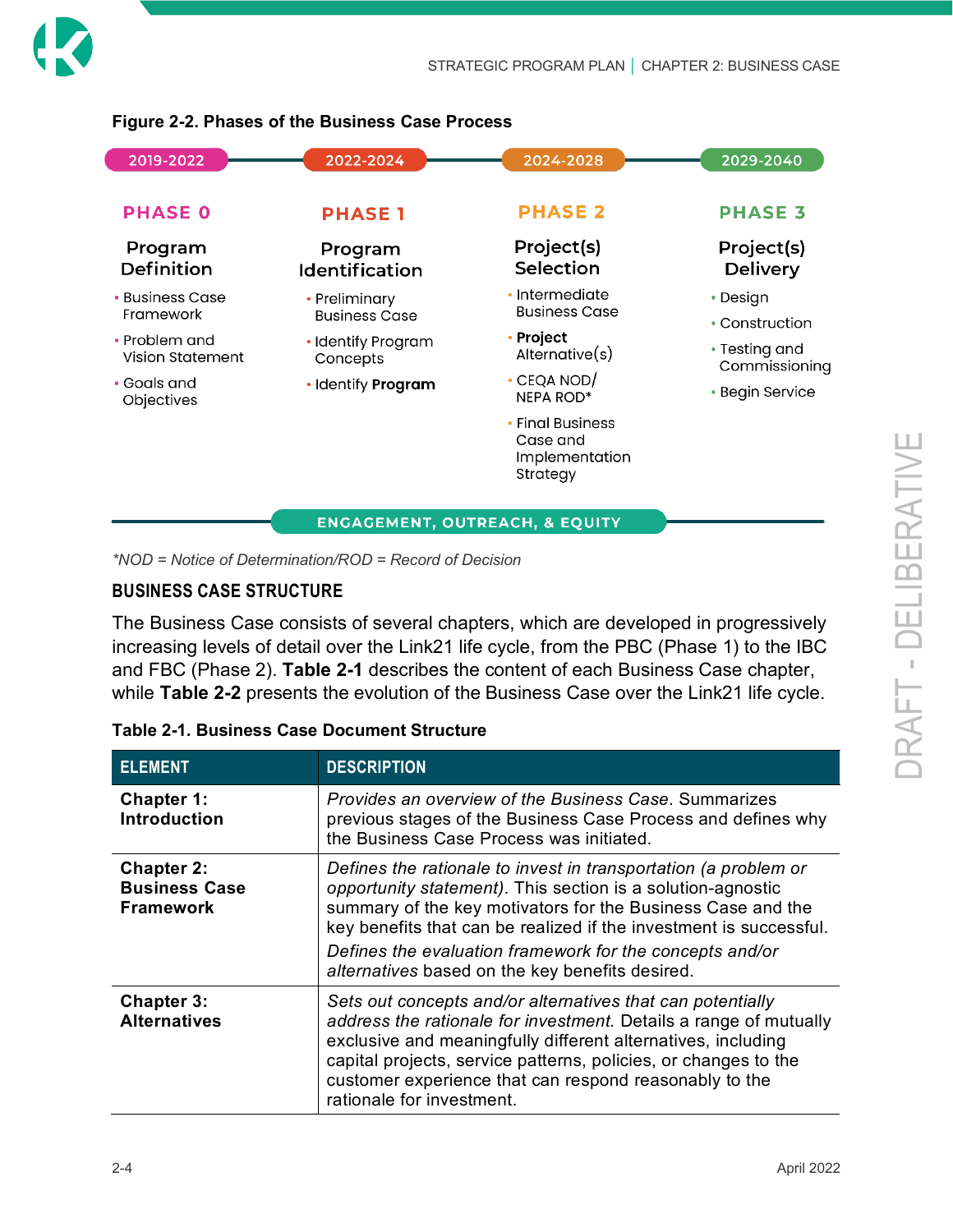

| <b>ELEMENT</b>                                                        | <b>DESCRIPTION</b>                                                                                                                                                                                                                                                                                                                                                                                                                                                                                           |  |  |
|-----------------------------------------------------------------------|--------------------------------------------------------------------------------------------------------------------------------------------------------------------------------------------------------------------------------------------------------------------------------------------------------------------------------------------------------------------------------------------------------------------------------------------------------------------------------------------------------------|--|--|
| <b>Chapter 4:</b><br><b>Strategic Case</b>                            | Evaluates the extent to which concepts and/or alternatives<br>contribute to strategic benefits. Discusses how and to what extent<br>each alternative realizes Link21's target benefits and discusses<br>them qualitatively and quantitatively.                                                                                                                                                                                                                                                               |  |  |
| <b>Chapter 5:</b><br><b>Economic Case</b>                             | Evaluates the value of the concepts and/or alternatives to society<br>as a whole with a socioeconomic benefit-cost analysis. Assesses<br>the program's benefits in monetized terms relative to the delivery<br>costs. This analysis indicates the overall economic value of<br>achieving strategic benefits.                                                                                                                                                                                                 |  |  |
| <b>Chapter 6:</b><br><b>Financial Case</b>                            | Assesses the financial impacts of the concepts and/or<br>alternatives and the funding/financing tools that can deliver them.<br>Considers revenue impacts and costs to develop a net financial<br>impact or level of required subsidy. Identifies the opportunity<br>costs of not delivering Link21, including alternative investments<br>required or triggered. Provides recommendations on a funding<br>and financing strategy based on the total capital costs, operating<br>costs, and required subsidy. |  |  |
| <b>Chapter 7:</b><br>Deliverability and<br><b>Operations Case</b>     | Assesses the technical and organizational/governance delivery<br>and operational requirements. Reviews the unique<br>requirements and risks for each alternative and assesses the<br>extent to which the alternatives can be delivered and operated<br>and how the key risks can be mitigated or managed.                                                                                                                                                                                                    |  |  |
| <b>Chapter 8:</b><br><b>Conclusions and</b><br><b>Recommendations</b> | Makes clear recommendations for decision-makers on the<br>alternatives that should either move forward or be removed<br>from further consideration.                                                                                                                                                                                                                                                                                                                                                          |  |  |

#### <span id="page-12-0"></span>**Table 2-2. Key Stages of Business Case Development**

| <b>BUSINESS CASE</b><br><b>STAGE</b>     | <b>LINK21 PHASE</b> | <b>KEY OUTCOMES</b>                                                                                                                                                                                                                     |
|------------------------------------------|---------------------|-----------------------------------------------------------------------------------------------------------------------------------------------------------------------------------------------------------------------------------------|
| <b>Business Case</b><br><b>Framework</b> | Phase 0             | <b>Description of the problem statement, vision</b><br>statement, goals, and objectives<br><sup>□</sup> Methodology for evaluation of concepts and/or<br>alternatives                                                                   |
| <b>PBC</b>                               | Phase 1             | □ Evaluation of program concepts<br>□ Selection of a single program concept for<br>implementation<br>Identification of a priority project that is<br>$\Box$<br>centered on a San Francisco - Oakland<br>crossing within program concept |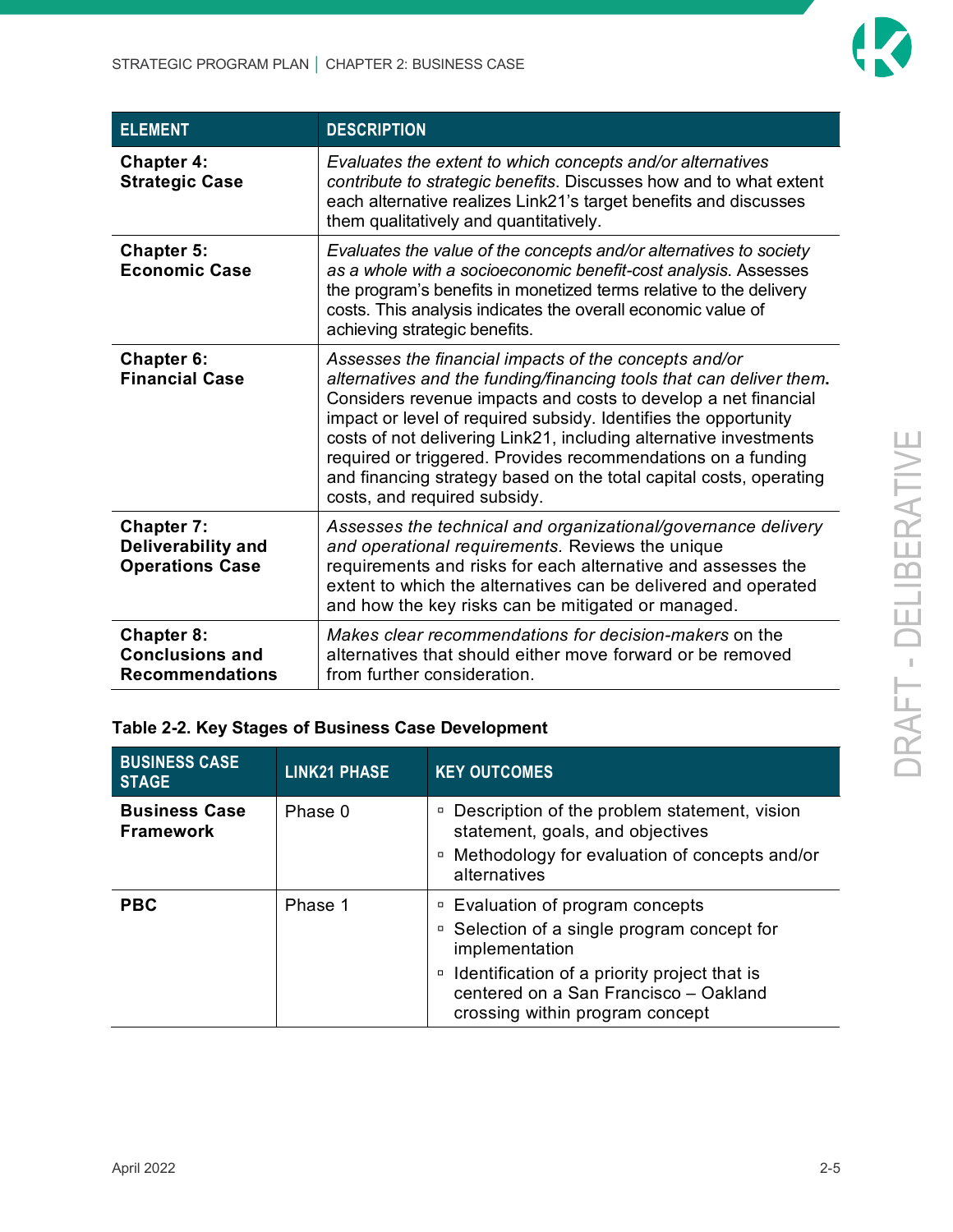

| <b>BUSINESS CASE</b><br><b>STAGE</b> | <b>LINK21 PHASE</b> | <b>KEY OUTCOMES</b>                                                                                                                                                          |
|--------------------------------------|---------------------|------------------------------------------------------------------------------------------------------------------------------------------------------------------------------|
| <b>IBC</b>                           | Phase 2 (initial)   | □ Development and evaluation of alternatives for<br>one or more projects included in the identified<br>program<br>□ Selection of one alternative for each project<br>studied |
| <b>FBC</b>                           | Phase 2 (later)     | $\overline{a}$ Case to proceed with the project alternative(s)<br>(refinement of IBC)                                                                                        |

#### **PHASE-SPECIFIC WORKFLOWS**

**[Table 2-3](#page-13-0)** summarizes the major goals, activities, and milestones for each phase of the Business Case Process.

<span id="page-13-0"></span>

| Table 2-3. Key Goals, Activities, and Milestones by Phase |  |  |  |
|-----------------------------------------------------------|--|--|--|
|-----------------------------------------------------------|--|--|--|

| <b>PHASE</b> | <b>GOALS</b>                                                                                                                                   | <b>KEY ACTIVITIES AND MILESTONES</b>                                                                                                                                                                                                                                                                                                                                                                                                                                                                                                                                                                                                                                                                                                                                                                                                  |
|--------------|------------------------------------------------------------------------------------------------------------------------------------------------|---------------------------------------------------------------------------------------------------------------------------------------------------------------------------------------------------------------------------------------------------------------------------------------------------------------------------------------------------------------------------------------------------------------------------------------------------------------------------------------------------------------------------------------------------------------------------------------------------------------------------------------------------------------------------------------------------------------------------------------------------------------------------------------------------------------------------------------|
| $\mathbf{0}$ | □ Define the Business<br><b>Case Process and</b><br>Framework<br>Identify potential<br>$\Box$<br>program concepts for<br>further consideration | Prepare Business Case Framework, including the<br>$\Box$<br>problem statement, vision statement, goals, and<br>objectives, as well as the methodology for the<br>development and evaluation of concepts and/or<br>alternatives.<br>Identify preliminary program concepts from a variety<br>п<br>of internal and external sources.                                                                                                                                                                                                                                                                                                                                                                                                                                                                                                     |
| 1            | □ Refine and<br>potentially bundle<br>program concepts<br>Identify a single<br>$\Box$<br>program concept for<br>investment                     | Refine program concepts by defining individual<br>$\Box$<br>components and screening against Link21's goals<br>and objectives.<br>Develop PBC, including conceptual engineering;<br>$\Box$<br>ridership, land use, and benefits forecasting; and<br>evaluation against strategic, economic, financial, and<br>operational/deliverability criteria.<br><sup>D</sup> Identify a single program concept by engaging<br>stakeholders for input on the tradeoffs between the<br>program concepts, as identified in the PBC, and<br>making a final recommendation to BART and CCJPA<br>boards.<br><sup>D</sup> Within the selected program concept, identify a<br>priority project candidate consisting of a crossing<br>between San Francisco and Oakland and related<br>infrastructure to serve as the basis of a request for<br>funding. |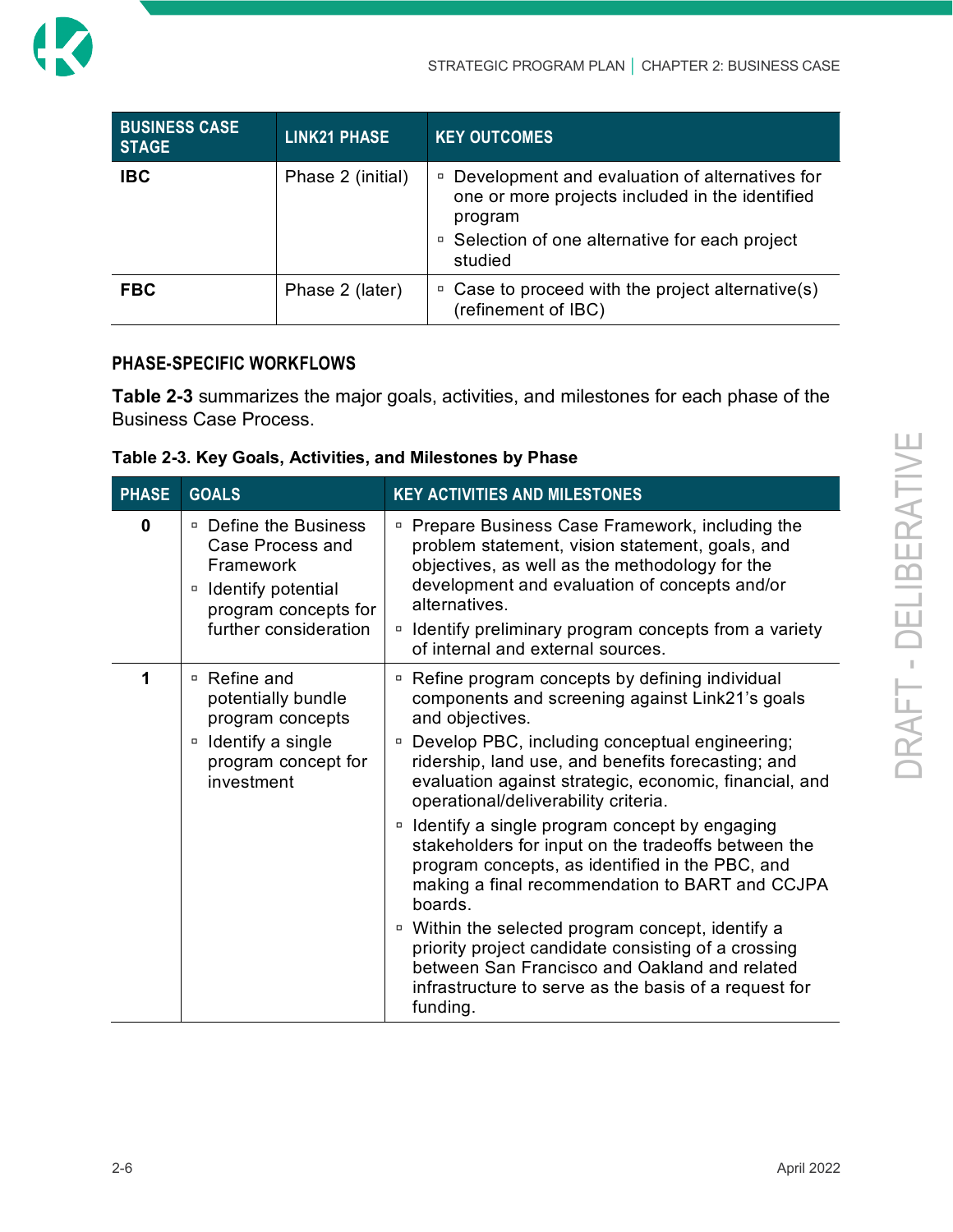

| <b>PHASE</b> | <b>GOALS</b>                                                                                                                                                                                                     | <b>KEY ACTIVITIES AND MILESTONES</b>                                                                                                                                                                                                                                                                                                                                                                                                                                                                                                  |
|--------------|------------------------------------------------------------------------------------------------------------------------------------------------------------------------------------------------------------------|---------------------------------------------------------------------------------------------------------------------------------------------------------------------------------------------------------------------------------------------------------------------------------------------------------------------------------------------------------------------------------------------------------------------------------------------------------------------------------------------------------------------------------------|
| $\mathbf{2}$ | Identify project<br>α<br>alternative(s)<br>□ Obtain<br>environmental<br>clearance for the<br>project alternative(s)<br>Develop FBC and<br>$\Box$<br>Implementation<br>Strategy for the<br>project alternative(s) | Develop IBC, building on the PBC and making the<br>$\Box$<br>case to proceed with one or more projects within the<br>program alternative.<br>□ Following engagement with and input from<br>stakeholders, select a single alternative for each<br>project studied and make a final recommendation to<br>the BART and CCJPA boards.<br>Develop FBC that summarizes all work to date and<br>$\Box$<br>establishes the case to proceed with the selected<br>program alternative and, within that, the selected<br>project alternative(s). |
|              |                                                                                                                                                                                                                  | Prepare draft environmental clearance documents.<br>$\Box$                                                                                                                                                                                                                                                                                                                                                                                                                                                                            |
| 3            | Implement project<br>Π<br>alternative(s)                                                                                                                                                                         | Implement project alternative(s), including<br>ο<br>procurement, design, and construction.<br>Prepare for operational readiness and<br>$\Box$<br>commencement of revenue service.                                                                                                                                                                                                                                                                                                                                                     |

#### <span id="page-14-0"></span>2.2.2. Business Case Deliverables

This section describes major deliverables that are produced throughout the Business Case Process, including:

- 1. Business Case Framework
- 2. Preliminary Business Case (PBC)
- 3. Intermediate Business Case (IBC)
- 4. Final Business Case (FBC)

The three Business Cases are typically organized into several chapters. The structure and contents are summarized in **[Table 2-1](#page-11-1)**.

#### **BUSINESS CASE FRAMEWORK**

The Business Case Framework sets out foundational items for the entire Business Case Process and Link21 life cycle, including:

- □ Strategic Case Framework, including the Problem and Vision Statement & Goals and Objectives
- □ Business Case assumptions, including program boundaries, baseline scenario(s) for future projects, and key analysis years
- □ Business Case methodology for developing and evaluating concepts and/or alternatives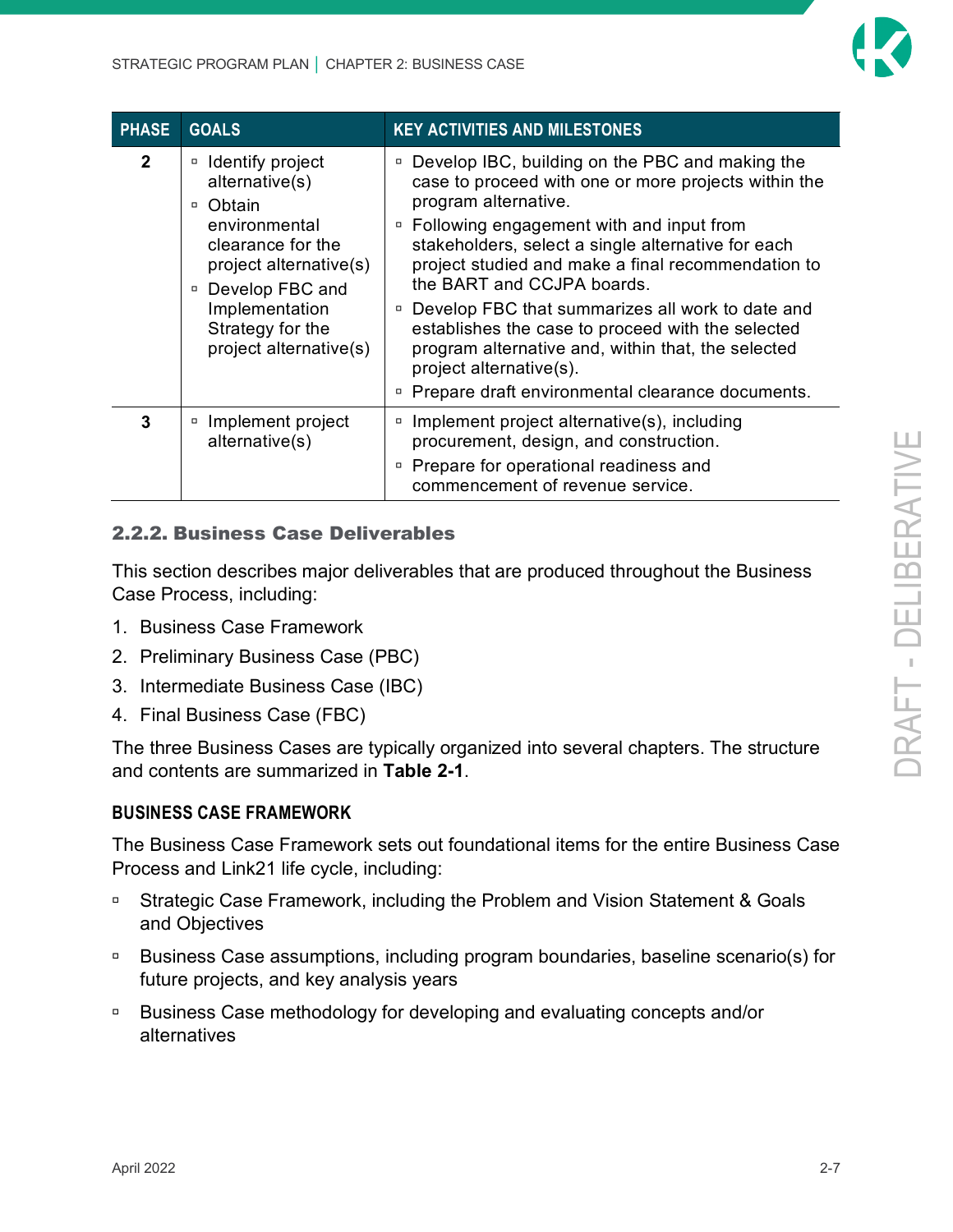

#### **PRELIMINARY BUSINESS CASE**

The PBC, completed at the end of Phase 1, summarizes the evaluation of the program concepts, and it will provide a recommendation for the selection and implementation of a program concept. It is developed through the following activities:

- □ Develop conceptual engineering (up to a nominal 10%) of the short-listed program concepts to determine their engineering feasibility, deliverability, engineering risks, and capital and operating expenditure requirements.
- Forecast travel demand, ridership, land use, and benefit outputs for the short-listed program concepts using estimation tools developed in Phase 0 and earlier portions of Phase 1.
- □ Use these outputs to evaluate the short-listed program concepts against strategic, economic, financial, and operations/deliverability criteria, including environmental considerations.

#### **INTERMEDIATE BUSINESS CASE**

The IBC is completed at the start of Phase 2. It summarizes the evaluation of various projects within the program concept and will provide a recommendation for one or more project alternative(s). It is developed through the following activities:

- □ Build on the conceptual engineering work from Phase 1 by developing the design and deliverability aspects of the project alternative(s) at a relatively high level and provide a list for initial screening.
- □ Refine the models from Phase 1 for estimating travel demand, ridership, and operations to enable screening and evaluation of the project alternative(s).
- □ Screen the high-level project alternative(s) and select a short list.
- □ Develop the short list of project alternative(s) to a level enabling more detailed evaluation.
- Evaluate the short list of project alternative(s) against strategic, economic, financial, and operations/deliverability criteria, including environmental considerations.

#### **FINAL BUSINESS CASE**

The FBC, published at the end of Phase 2, summarizes all the project alternatives development and evaluation work completed over the Business Case Process to date, including the environmental impacts evaluation in the environmental document(s). It sets out the case to proceed with the program concept and, within that, one or more project alternative(s) as identified in the IBC. It refines the IBC, supported by additional engineering and modeling work for the project alternative(s), further financial and benefit-cost analysis, funding and financing plans, governance approaches, understanding of environmental impacts, and risk mitigation measures.